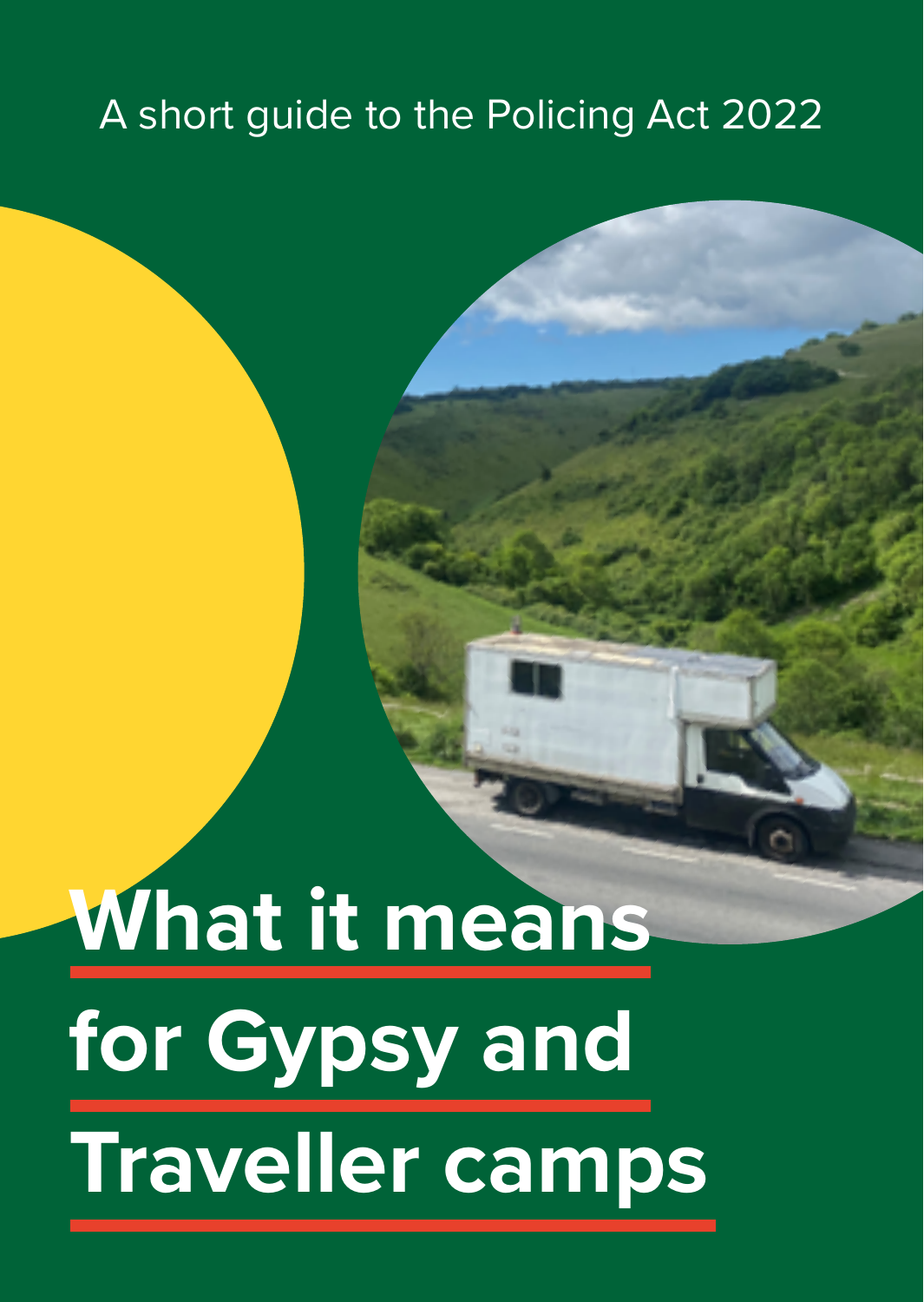

This is a short guide for Gypsies and Travellers in understanding the new powers relating to roadside camps in the Police, Crime, Sentencing and Courts Act 2022.

This guide is in a Question and Answer style format for easy reference.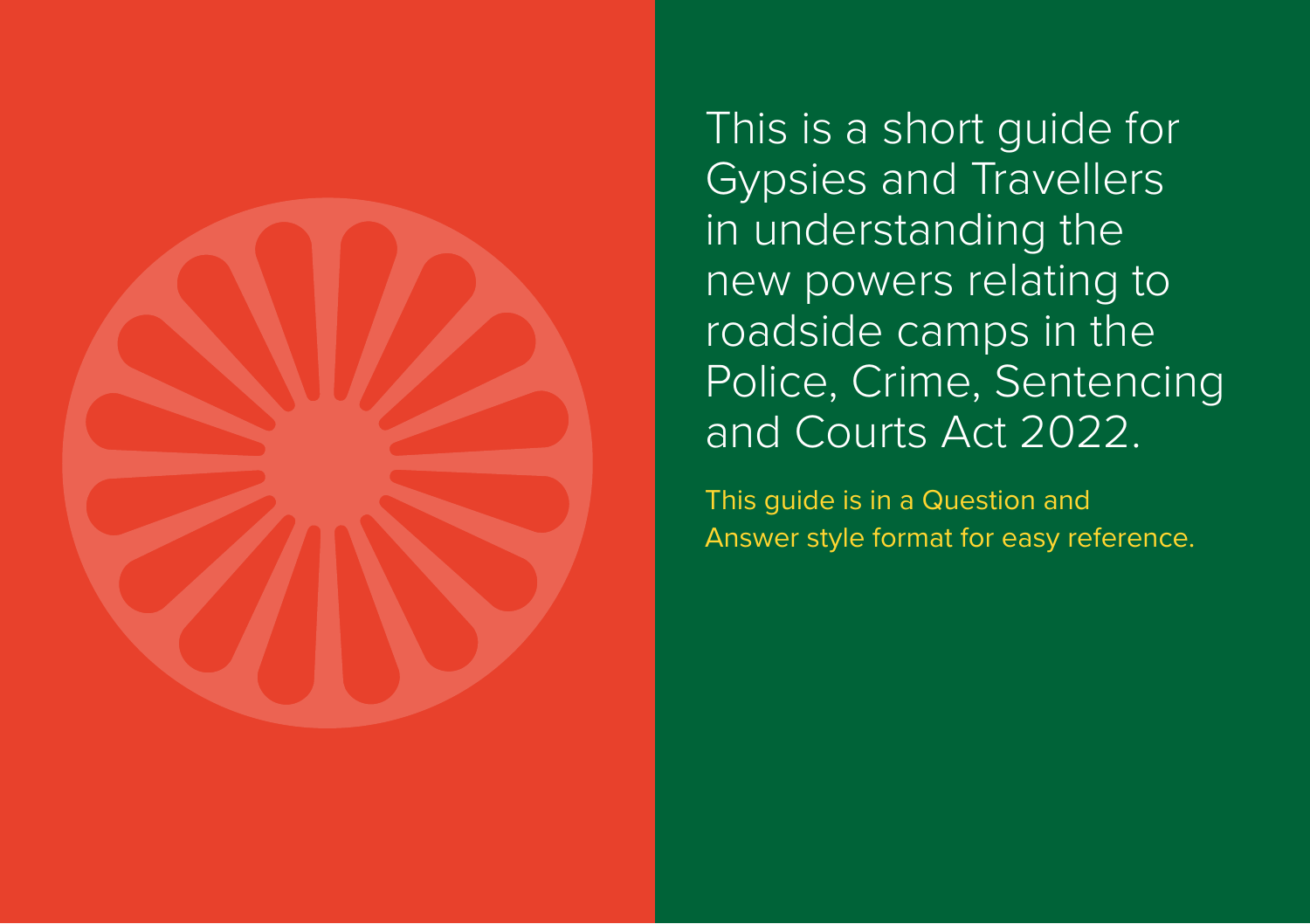#### **What is the new law?**

The Police, Crime, Sentencing and Courts Act 2022 (the 'Police Act') is in effect as of 28th June 2022, creating a new offence under the Criminal Justice and Public Order Act 1994 ('the 1994 Act') namely sections 60C to E. This new offence greatly increases eviction powers.

#### **Are roadside camps now illegal?**

No, not in all cases.

There are certain conditions that need to be met before the police can use the new powers.

The new offence applies if a notice is served by either the police or the occupier of the land (which means the person entitled to possession of the land which could be a lessee or licensee as well as the actual landowner) or a representative of the occupier asking you to leave. The notice has to be served on a person or persons residing or intending to reside on land without the consent of the occupier in or with at least one vehicle. A vehicle can include the caravan and the towing vehicle and even a barrel top wagon.

The conditions for serving the notice are that significant damage and/or disruption and/or distress have been caused or are likely to be caused.

The offence is committed if a person served with the notice (which can be given in writing or orally) fails to leave the land by the relevant deadline or returns to the same land within 12 months of the notice (an increase on the 3 months that applied in section 61 evictions, under the 1994 Act). Like section 61 evictions, very short deadlines are likely to be given.

#### **What happens if I don't leave?**

If you don't leave by the deadline given by the police, the occupier or the representative of the occupier, then you can be arrested, and you could even lose your vehicles (in other words, your home). The police do not need to obtain a court order before arresting people or impounding vehicles (though they would have to get such action confirmed by a court).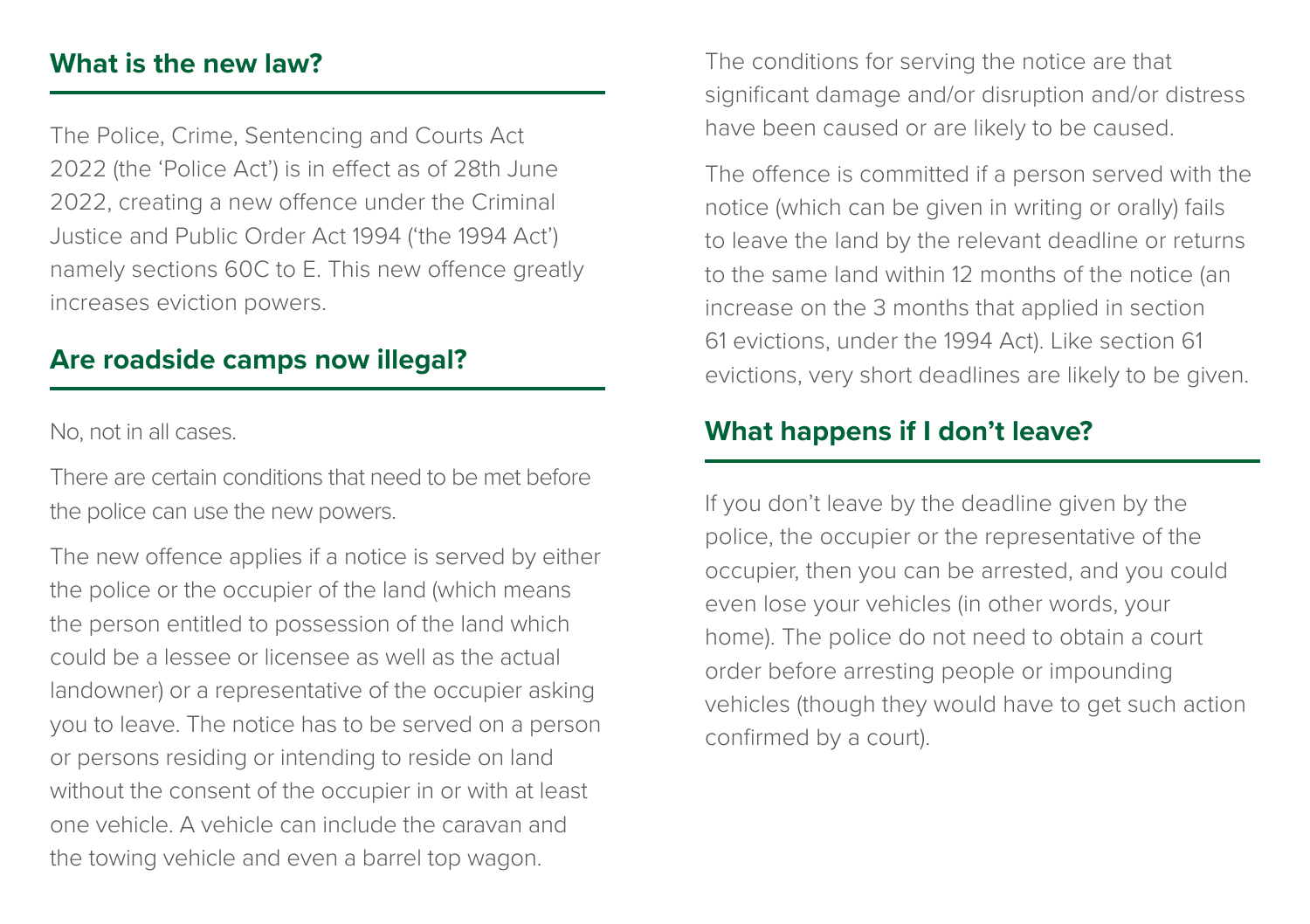## **What happens if I am found guilty of this offence?**

A person found guilty of this offence can **be imprisoned for up to three months or fined up to £2,500 or both**. This applies to any person aged 18 or over in the household in question.

### **What were the other eviction power changes brought in by the Police Act?**

Section 61 of the 1994 Act has also been strengthened by adding in further criteria, namely disruption and distress, by including highway land and by banning return to the same land for 12 months (as is the case with the new offence).

The prohibited period under section 62A – E of the 1994 Act has been changed from 3 months to 12 months. This may mean that, even if you comply with a notice under s.62A directing you to a 'suitable pitch', you may be, effectively, banned from the relevant local authority area for 12 months even though the Government guidance is that the pitch only has to be available for 3 months.

## **How do they define the meaning of 'significant', 'disruption' and 'distress' and the phrases 'likely to cause' and 'offensive conduct'?**

The Government has attempted to suggest how these new words and phrases (which did not previously appear in the 1994 Act) might be interpreted but it is very unclear indeed as to how they will be interpreted and how they will be used in practice.

## **Do the police need to do a welfare check before asking me to move?**

Local authorities and other public bodies (including the police) should take account of welfare considerations before deciding whether to evict an encampment, as the existing Government guidance on unauthorised encampments (both in England and in Wales) remains in place.

Where a local authority are the legal occupier and are considering serving a notice under the new section, they should consider whether there are alternative locations that you could be directed to,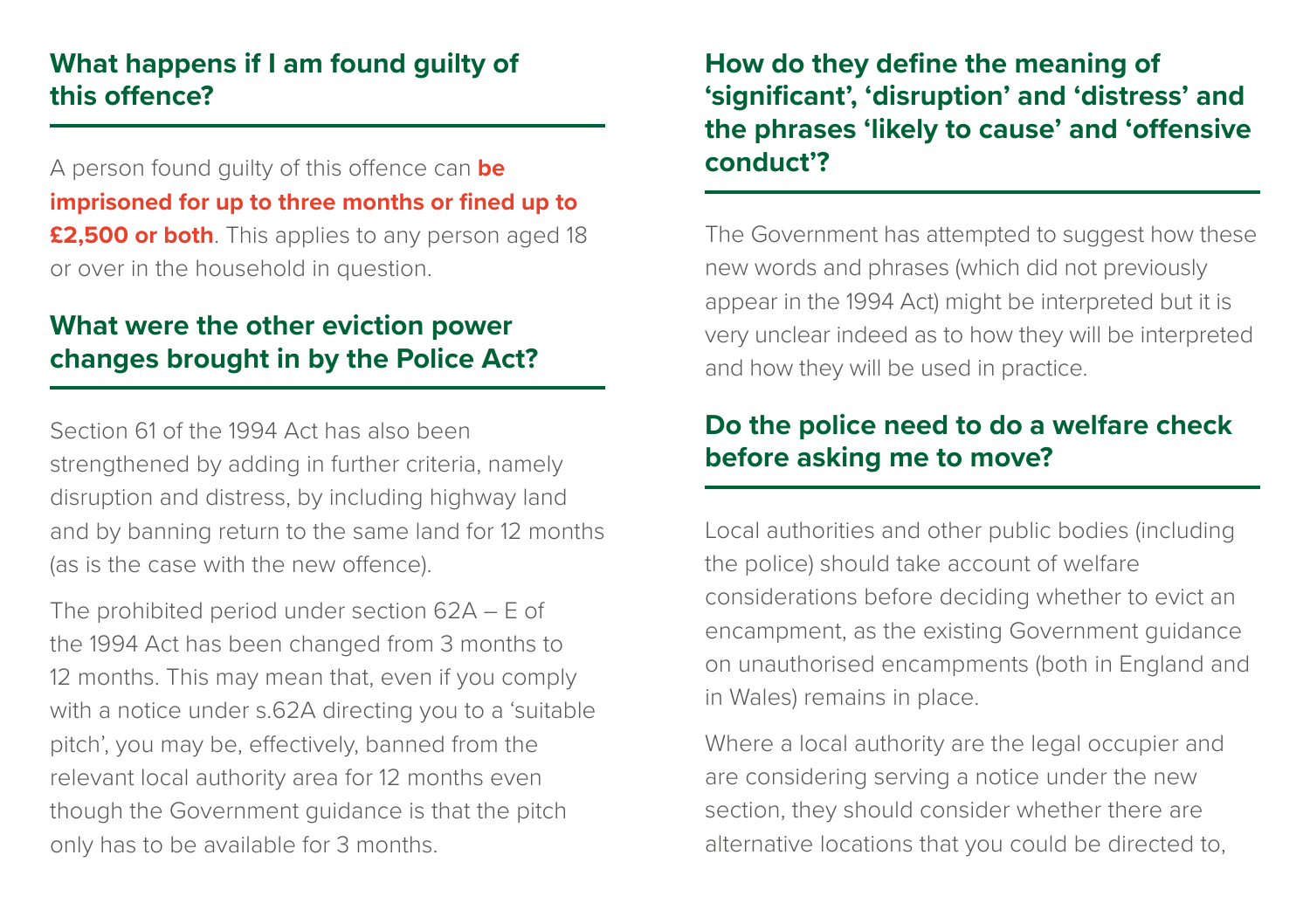and this is especially in the context where Gypsies and Travellers are only stopping on encampments because of the total lack of authorised stopping places. If the local authority do not ask about these matters, it may be important to bring to their attention any welfare concerns and ask them about alternative locations.

## **What options do I have if the police come and say I'll be committing an offence if I don't leave?**

You can, of course, try to persuade the police or the occupier that they are incorrect in stating that you have caused or are likely to cause significant damage or distress or disruption. We suggest contacting your local Gypsy and Traveller organisation, FFT, or Community Law Partnership for advice and assistance, if needed.

However, if the police or the occupier do not agree to withdraw the notice by the deadline, unfortunately the advice would be to leave the land because otherwise you risk being arrested and having your vehicles impounded. Given the very short deadlines that are likely, it may be impossible to actually

prevent the eviction happening. Ultimately, to get a conviction the police would need to take the matter to Court and, at Court, you could argue that you had a 'reasonable excuse' for not leaving the land or that the conditions for the offence were not met. However it is extremely unlikely that such matters will come before the Court because, understandably, you will leave the land in question rather than risk being arrested and having your vehicles (i.e. your home) impounded.

Given how draconian this new power is, it should be noted that, even if you have to leave the land in response to a notice, you may be able to bring a challenge in any event. It may be important for such challenges to be brought even after eviction has taken place to try and at least make it clearer what precisely this offence involves and what the various terms and phrases used in the offence actually mean.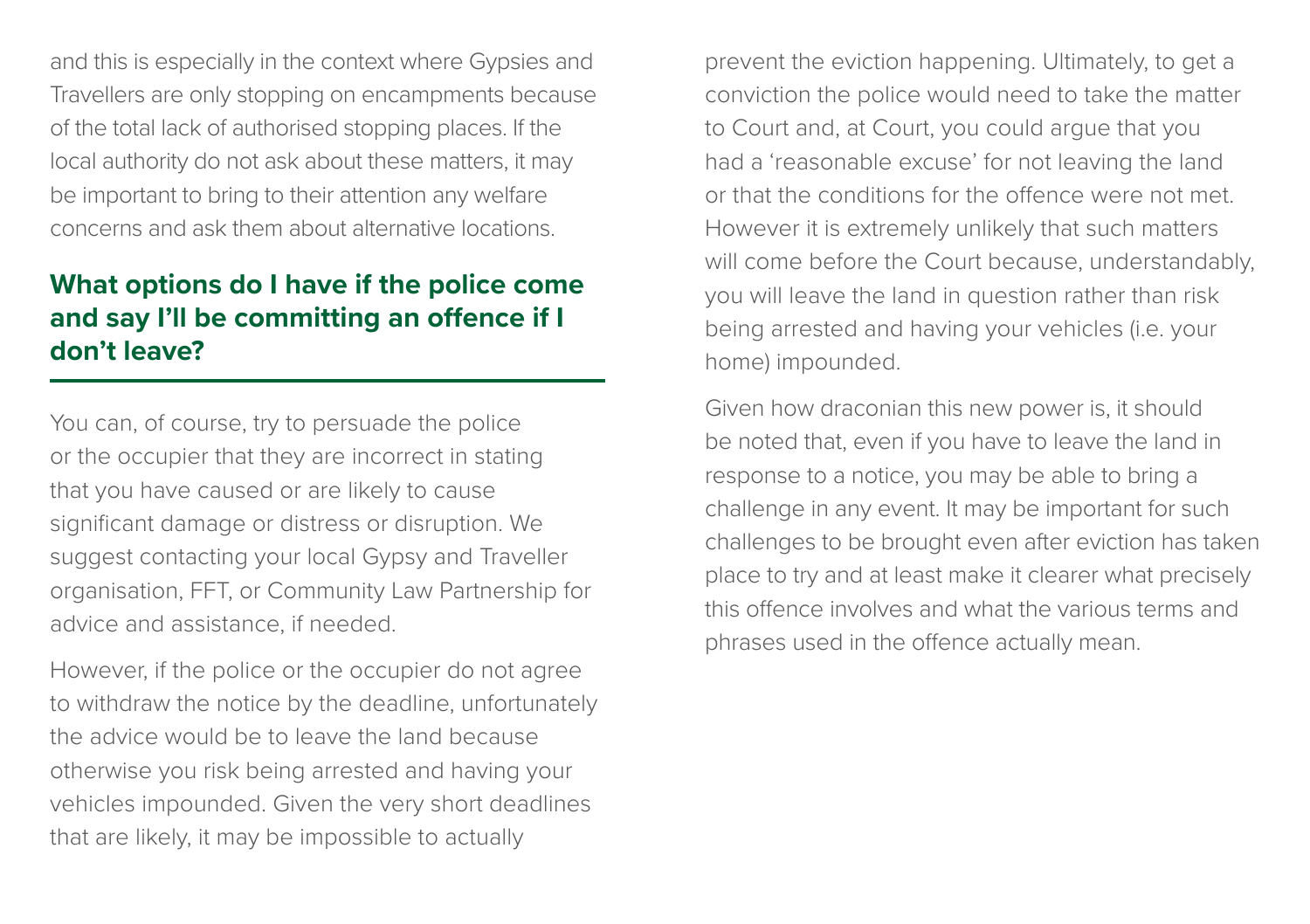# **Surely this is a breach of human rights?**

A legal challenge may be brought against this new offence on the grounds that it is incompatible with the Human Rights Act. Any challenge will inevitably take some time to progress and will not offer a quick solution to the situation on the ground.

If you need legal representation in challenging an eviction call:

**Travellers Advice Team 0121 685 8677 09:00-13:00 Monday to Friday**  (leave a message if out of hours)

Gypsy and Traveller organisations will need to know what is happening on the ground.

**Information about evictions that are taking place, especially under the new offence, should be passed to your local Gypsy and Traveller organisation or Friends, Families and Travellers**.